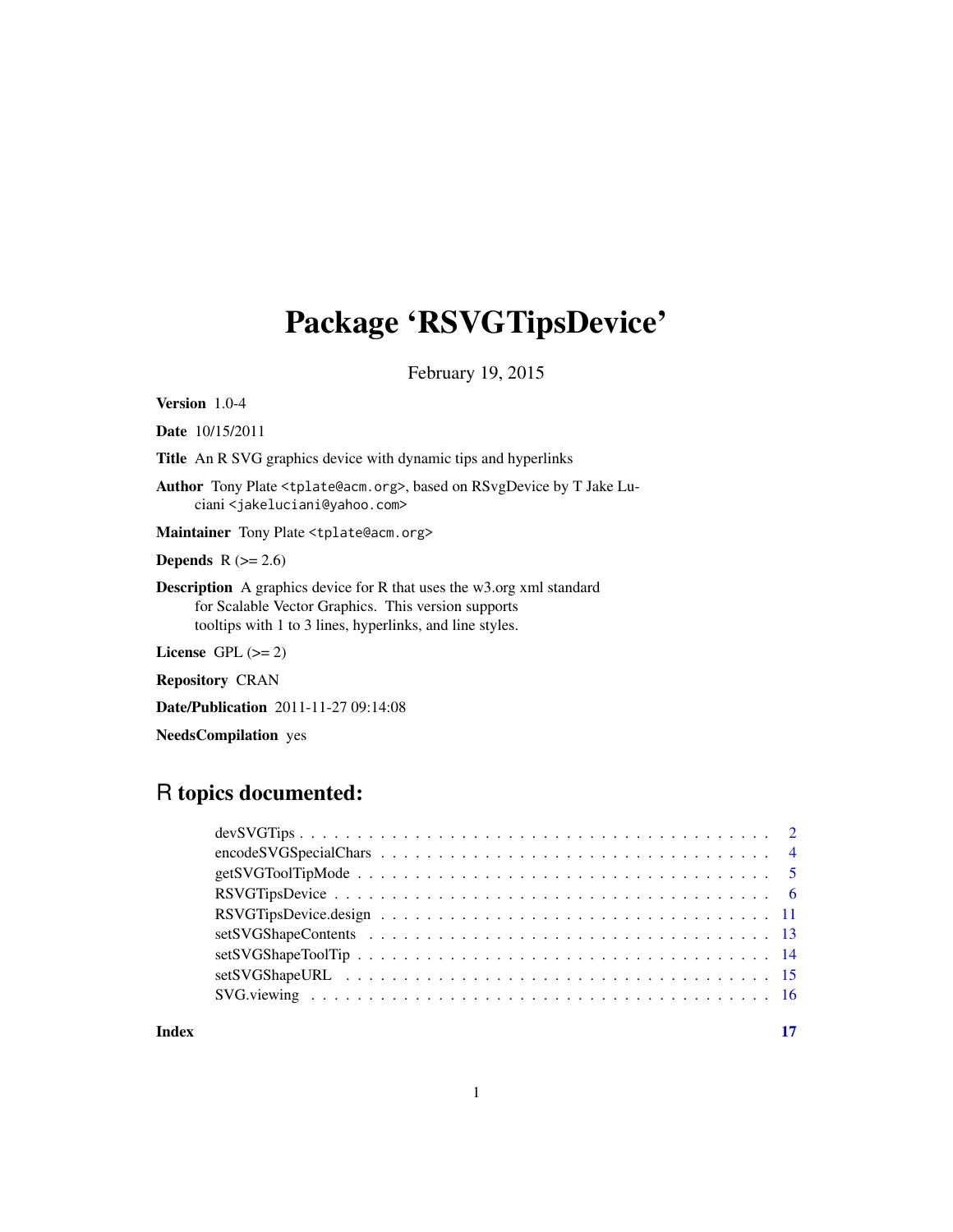<span id="page-1-1"></span><span id="page-1-0"></span>

## Description

This function starts up an SVG graphics device that will write to a file. The SVG shapes and text have optional tooltips and/or hyperlinks.

## Usage

```
devSVGTips(file = "Rplots.svg", width = 7, height = 7,
       bg = "white", fg = "black", onefile=TRUE,
       xmlHeader=FALSE, useStyleAttributes=FALSE,
       toolTipMode = 1, toolTipFontSize = 10,
       toolTipOpacity = 1.0, title = "R SVG Plot", sub.special=TRUE)
```
## Arguments

| file               | the file where output will appear                                                                                                                                                                                                                                                                                                 |
|--------------------|-----------------------------------------------------------------------------------------------------------------------------------------------------------------------------------------------------------------------------------------------------------------------------------------------------------------------------------|
| width              | The width of the plot in inches                                                                                                                                                                                                                                                                                                   |
| height             | the height of the plot in inches                                                                                                                                                                                                                                                                                                  |
| bg                 | the background color for the plot                                                                                                                                                                                                                                                                                                 |
| fg                 | the foreground color for the plot                                                                                                                                                                                                                                                                                                 |
| onefile            | merge plot calls into onefile or separate them to separate pages                                                                                                                                                                                                                                                                  |
| xmlHeader          | Print XML header or not (it is recommended to not print a header)                                                                                                                                                                                                                                                                 |
| useStyleAttributes |                                                                                                                                                                                                                                                                                                                                   |
|                    | Specify shape attributes in a style attribute or as plain attributes (plain attributes<br>is recommended)                                                                                                                                                                                                                         |
| toolTipMode        | Mode of toop tips: $0$ (no tool tips), 1, or 2 (number of lines of tool tip)                                                                                                                                                                                                                                                      |
| toolTipFontSize    |                                                                                                                                                                                                                                                                                                                                   |
|                    | Size of font in tool tips (in points/pixels)                                                                                                                                                                                                                                                                                      |
|                    | toolTipOpacity Opacity of toop tips: between 0 and 1. A value of 0.9 allows the image behind<br>the tooltip to be seen, but can render slowly on some viewers                                                                                                                                                                     |
| title              | Title of plot                                                                                                                                                                                                                                                                                                                     |
| sub.special        | Unless sub. special=FALSE, special SVG characters (ampersand, less-than, etc.)<br>in title will be substituted by the appropriate XML encoding, except for an<br>ampersand followed by lower-case letters and then a semi-colon (if these substi-<br>tutions are not made, it is easy to inadvertently create unusable SVG files) |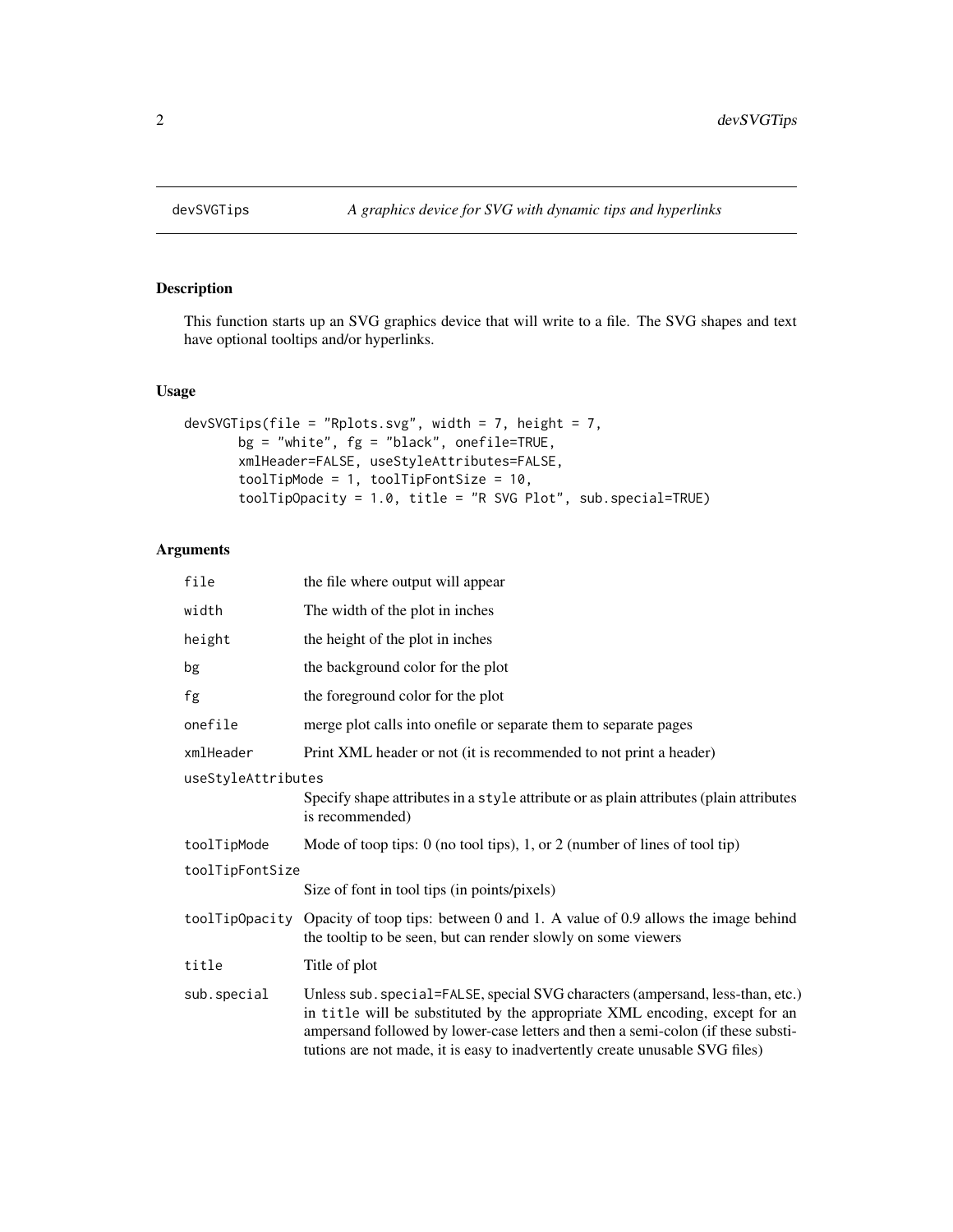#### <span id="page-2-0"></span>devSVGTips 3

#### Details

This graphics do not appear in any window while they are being drawn – SVG commands are written to a file and can be viewed in an SVG viewer after the plot is completed.

After the plot is completed, the function [dev.off](#page-0-0) must be called to close the graphics device and flush all unwritten SVG commands to the file.

Text drawn on the graphic by commands like text() is subject to XML special characters being replaced by the corresponding XML encoding, except for an ampersand followed by lower-case letters and then a semi-colon. This behavior is NOT controlled by sub.special and there is currently no way to turn it off.

This device is not implemented as one that can do clipping. Thus, R commands like text will not draw the text if part of the text might be outside the plotting region. This can be the cause of legend (or other functions that call text) omitting text. The solution is to make sure that the text is drawn inside the plotting region, e.g., using commands like legend(..., inset=0.01). If text is not appearing, use par(xpd=NA), which will do the least clipping of text. The example plot svgplot13.svg in [RSVGTipsDevice](#page-5-1) shows clipping that happens for various settings of par("xpd").

The clipping behavior can result in labels unexpectedly not appearing in lattice graphics. This can sometime be solved by making the region in which labels are drawn larger, e.g., by doing something like xyplot(strip.par.text=list(lines=2), ...).

#### See Also

[SVG viewing](#page-15-1) Ways to view SVG files. [Design and future](#page-10-1) of the RSVGTips device. [Overview](#page-5-1) of the RSVGTips device (many more examples). [setSVGShapeToolTip](#page-13-1), [setSVGShapeURL](#page-14-1), [getSVGToolTipMode](#page-4-1), [pictex](#page-0-0), [postscript](#page-0-0), [Devices](#page-0-0).

#### Examples

```
## Not run:
library("RSVGTipsDevice")
devSVGTips("svgplot1.svg", toolTipMode=1, title="SVG example plot 1: shapes and points, tooltips are title + 1 li
plot(c(0,10),c(0,10), type="n", xlab="x", ylab="y", main="Example SVG plot with title+ 1 line tips (mode=1)")
setSVGShapeToolTip(title="A rectangle", desc="that is yellow")
rect(1,1,4,6, col='yellow')setSVGShapeToolTip(title="1st circle with title only")
points(5.5,7.5,cex=20,pch=19,col='red')
setSVGShapeToolTip(title="A triangle", desc="big and green")
polygon(c(3,6,8), c(3,6,3), col='green')# no tooltips on these points
points(2:8, 8:2, cex=3, pch=19, col='black')
# tooltips on each these points
invisible(sapply(1:7, function(x) {setSVGShapeToolTip(title=paste("point", x)); points(x+1, 8-x, cex=3, pch=1, o
setSVGShapeToolTip(title="Text", desc="can have a tool tip too!")
text(x=4, y=9, lab="Poke me!", col="blue")
dev.off()
# Not run in tests because uses the SemiPar package for the fuel.frame data
# A plot of fuel mileage vs weight
library("RSVGTipsDevice")
```

```
library("SemiPar")
```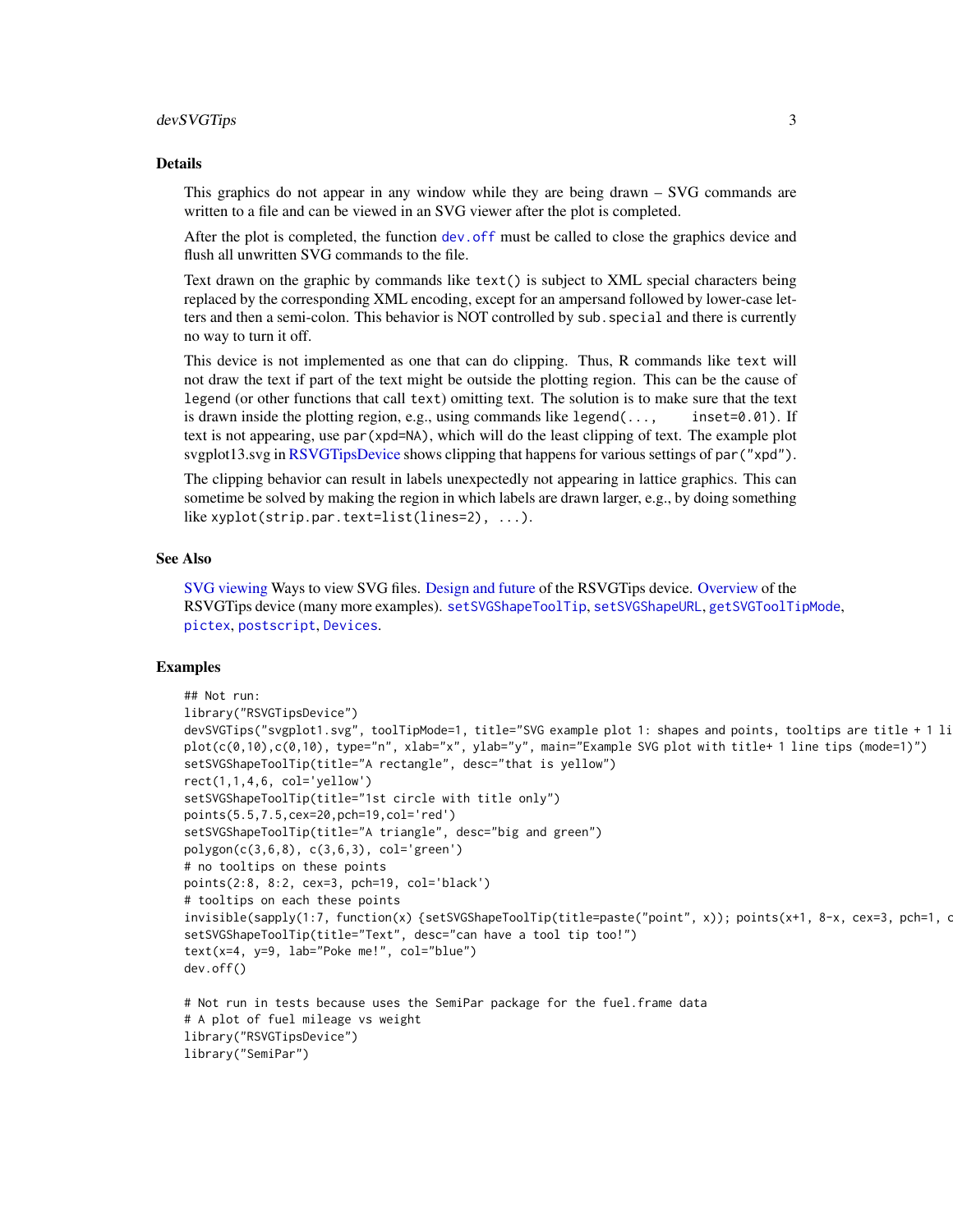```
data(fuel.frame)
fuel.frame <- cbind(fuel.frame,
   US=is.element(substring(fuel.frame$car.name, 1, 5),
                  c("Buick", "Chevr", "Chrys", "Dodge", "Eagle",
                    "Ford ", "Mercu", "Oldsm", "Plymo", "Ponti")))
devSVGTips("mlgvswgt1.svg", height=5, width=7, toolTipMode=1, title="Mileage vs Weight for autos, tooltips are t
plot(fuel.frame$Weight, fuel.frame$Mileage, type="n", xlab="Weight",
ylab="Miles per gallon", main="US cars in blue, imports in yellow")
for (i in seq(len=nrow(fuel.frame))) {
    setSVGShapeToolTip(title=fuel.frame[i,"car.name"],
        desc=paste(fuel.frame[i, "Type"], ", disp=", fuel.frame[i,"Disp."]))
   points(fuel.frame[i,"Weight"], fuel.frame[i,"Mileage"], pch=19,
        cex=2, col=if (fuel.frame[i,"US"]) "blue" else "yellow")
}
dev.off()
## End(Not run)
```
encodeSVGSpecialChars *Encode SVG special chars (ampersand, etc)*

#### Description

Encode SVG special chars (ampersand, etc) as the appropriate XML encoding.

#### Usage

```
encodeSVGSpecialChars(x, sub.special = TRUE, xent = FALSE)
```
#### Arguments

|             | A vector of character data to be encode.                        |
|-------------|-----------------------------------------------------------------|
| sub.special | If FALSE, do not encode.                                        |
| xent        | If FALSE, encode as XML encoding, if TRUE, encode as XML entity |

## Details

The following substitutions are made:

| Character | XML encoding | XML entity |
|-----------|--------------|------------|
| &         | \&           | \&\#38     |
| \ '       | $\&$ apos;   | \&\#30     |
| \ "       | \"           | \&\#34     |
| ヽく        | \<:          | \&\#60     |
| \>        | \>           | \&\#62     |

<span id="page-3-0"></span>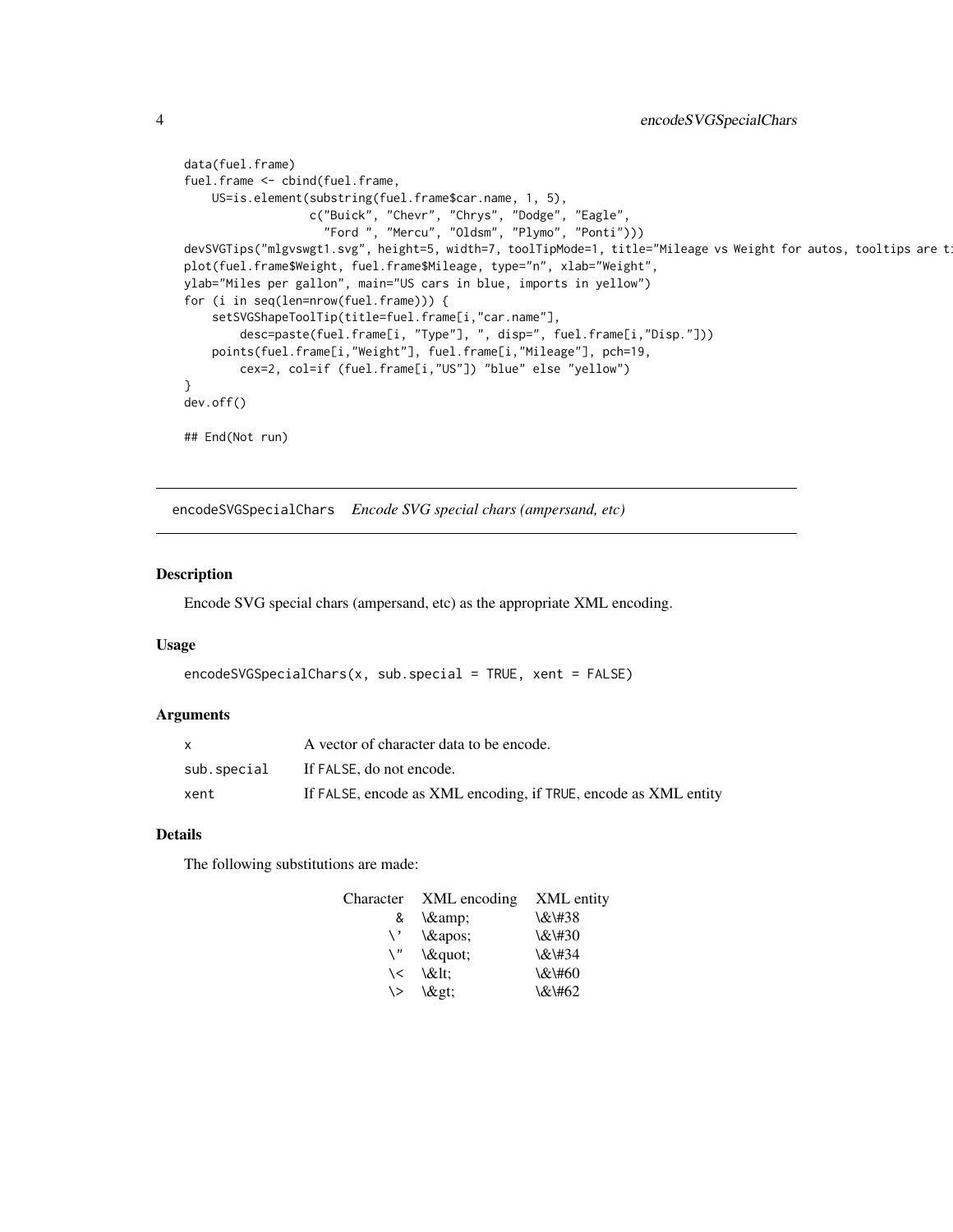## <span id="page-4-0"></span>getSVGToolTipMode 5

## Value

The vector x with encodings as appropriate.

## Author(s)

Tony Plate <tplate@acm.org>

<span id="page-4-1"></span>getSVGToolTipMode *Return the tool tip mode of the RSVGTips device*

## Description

Return the tool tip mode of the RSVGTips device.

#### Usage

getSVGToolTipMode()

## Details

Returns the mode that was set in the call to [devSVGTips](#page-1-1) (this mode cannot be changed while a plot is being created.)

## Value

An integer representing the tooltip mode of the current device:

- -1: the current device is not an RSVGTips device
- 0: the tooltips are not being used
- 1: tool tips are title + one line of description
- 2: tool tips are title + two lines of description

## Author(s)

Tony Plate <tplate@acm.org>

## See Also

[devSVGTips](#page-1-1)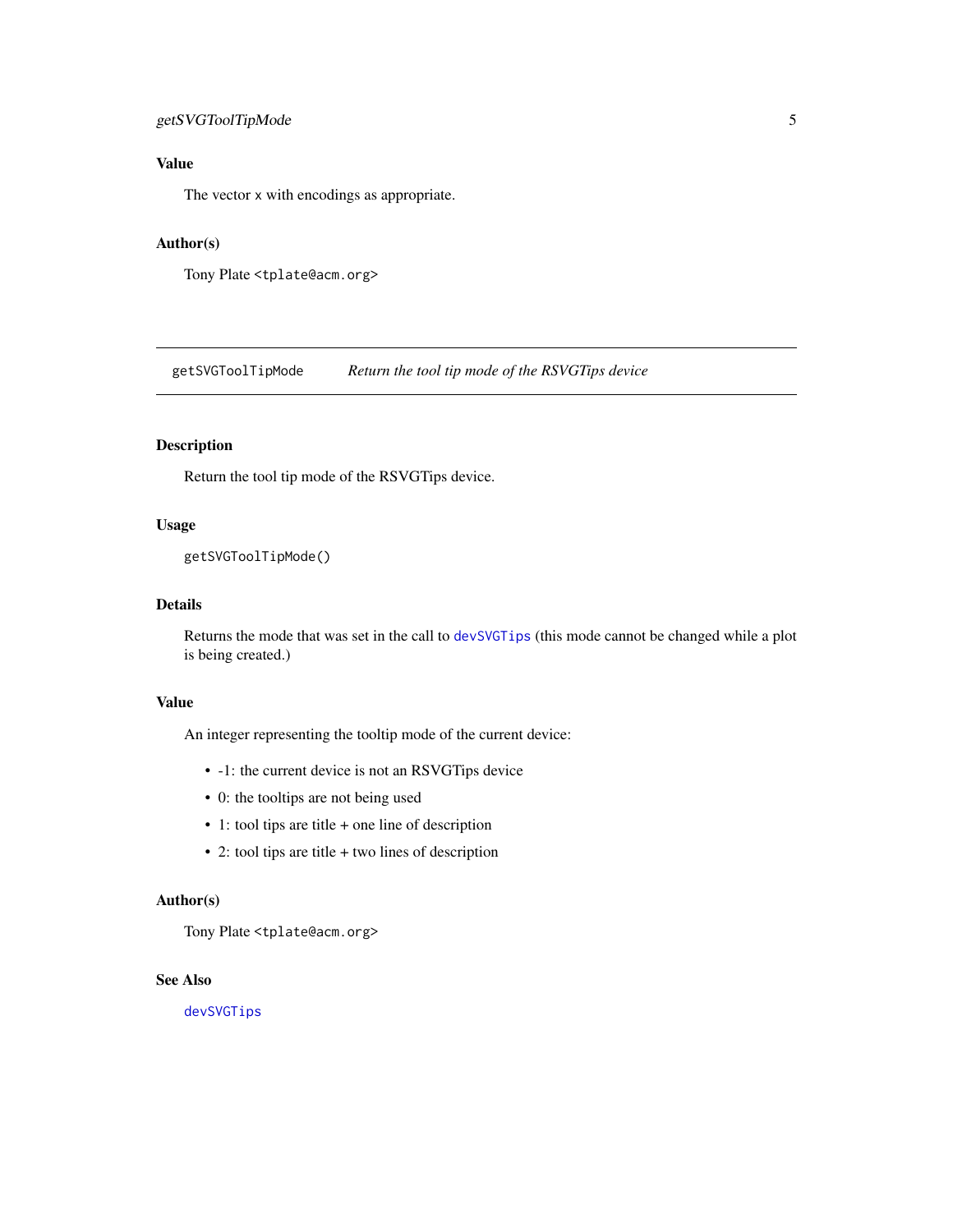#### Description

This package contains a SVG (Scalable Vector Graphics) device that will write to a file. The SVG shapes have optional tooltips and/or hyperlinks. The resulting SVG files should conform the W3C Scalable Vector Graphics (SVG) standard (with the possible exception of toolTipMode=2) and do display correctly in the SVG viewer in Mozilla Firefox under Windows (XP) and Linux (Ubuntu).

#### Details

This graphics device supplies the underlying functions that are called by [plot](#page-0-0), [lines](#page-0-0), etc, and the following functions that are called by the user to access the special capabilities of the SVG device:

- [devSVGTips](#page-1-1)Open an SVG device
- [setSVGShapeToolTip](#page-13-1)Set a tool tip to be used for the next graphics shape or text drawn
- [setSVGShapeURL](#page-14-1)Set a URL to be used in the hyperlink for the next graphics shape or text drawn
- [getSVGToolTipMode](#page-4-1)Get the tool tip mode used by the current graphics device

#### Author(s)

This driver is a modification by Tony Plate <tplate@acm.org> of the RSvgDevice driver written by T Jake Luciani <jakeluciani@yahoo.com>

#### See Also

[Design and future possible features](#page-10-1) of the RSVGTips device.

```
pictex, postscript, Devices.
```
#### Examples

```
library("RSVGTipsDevice")
sessionInfo()
devSVGTips("svgplot1.svg", toolTipMode=1,
    title="SVG example plot 1: shapes and points, tooltips are title + 1 line")
plot(c(0,10),c(0,10), type="n", xlabel=x", ylab='y",main="Example SVG plot with title + 1 line tips (mode=1)")
setSVGShapeToolTip(title="A rectangle", desc="that is yellow")
rect(1,1,4,6, col='yellow')setSVGShapeToolTip(title="1st circle with title only")
points(5.5,7.5,cex=20,pch=19,col='red')
setSVGShapeToolTip(title="A triangle", desc="big and green")
polygon(c(3,6,8), c(3,6,3), col='green')
# no tooltips on these points
points(2:8, 8:2, cex=3, pch=19, col='black')
# tooltips on each these points
```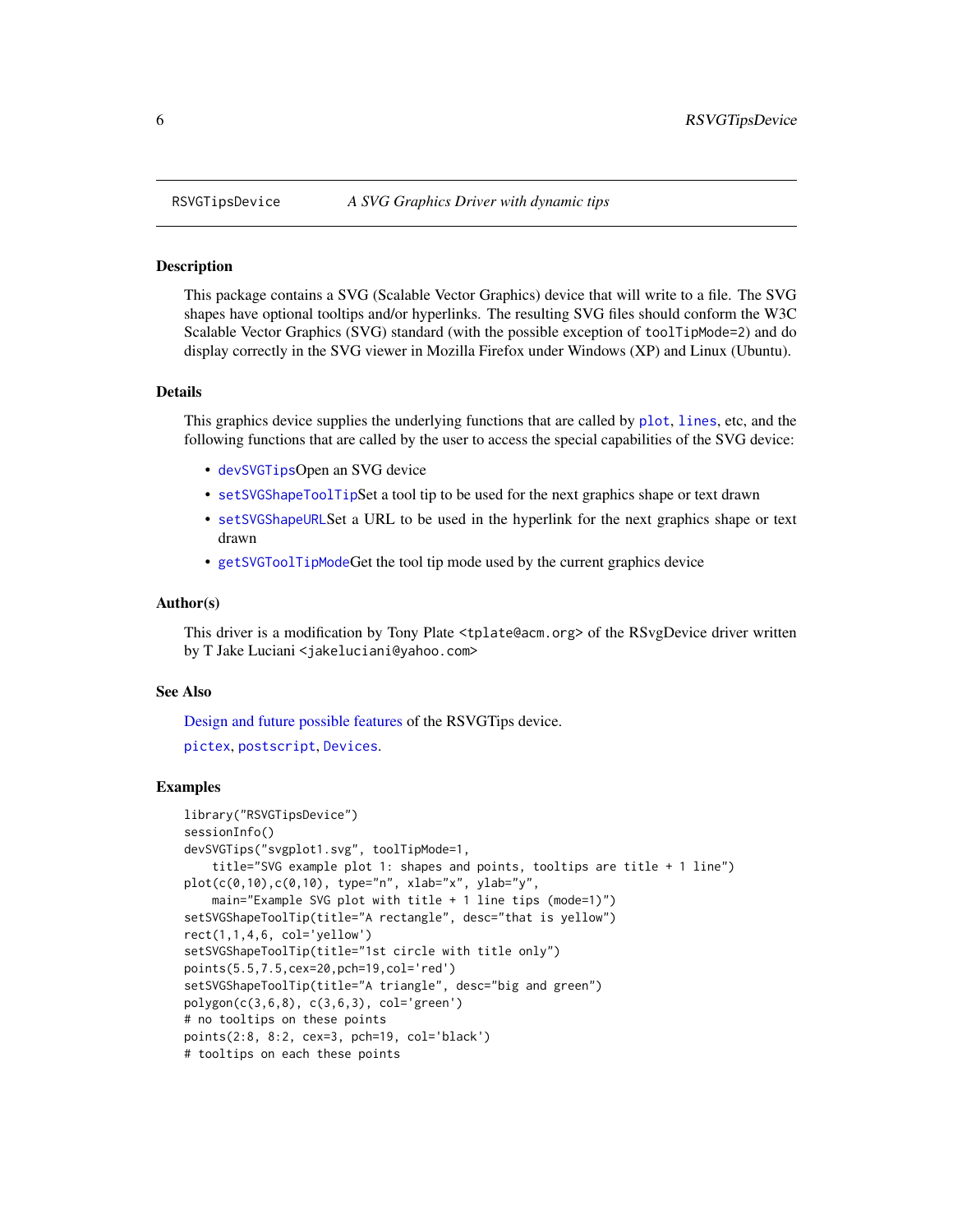## RSVGTipsDevice 7

```
invisible(sapply(1:7, function(x)
{setSVGShapeToolTip(title=paste("point", x))
points(x+1, 8-x, cex=3, pch=1, col='black')}))
setSVGShapeToolTip(title="Text", desc="can have a tool tip too!")
text(x=4, y=9, lab="Poke me!", col="blue")
dev.off()
devSVGTips("svgplot2.svg", toolTipMode=2,
    title="SVG example plot 2: shapes and points, tooltips are title + 2 lines")
getSVGToolTipMode()
setSVGShapeToolTip(title="First circle title only")
plot(1:3, cex=10, main="Example SVG plot with title + 2 line tips (mode=2)")
setSVGShapeToolTip(title="A rectangle", desc="with a 1 line tip")
rect(1,1,2,2)
setSVGShapeToolTip(title="second circle", desc1="first line of description", desc2="second line of description")
points(1.5,2.5,cex=20,pch=19,col='red')
dev.off()
devSVGTips("svgplot3.svg", toolTipMode=2,
    title="SVG example plot 3: shapes, tooltips are title + 2 lines")
plot(c(0,10),c(0,10), type="n", xlab="x", ylab="y",
    main="Example SVG plot, tooltips are title + 2 lines (mode=2)")
setSVGShapeToolTip(title="A rectangle", desc="that is yellow")
rect(1,1,4,6, col='yellow')
setSVGShapeToolTip(title="1st circle", desc1="1st line of description",
    desc2="2nd line of description")
points(5.5,7.5,cex=20,pch=19,col='red')
setSVGShapeToolTip(title="A triangle", desc1="green", desc2="big")
polygon(c(3,6,8), c(3,6,3), col='green')
# no tooltips on these points
points(2:8, 8:2, cex=3, pch=19, col='black')
# tooltips on each of these points
invisible(sapply(1:7, function(x)
{setSVGShapeToolTip(title=paste("point", x))
points(x+1, 8-x, cex=3, pch=1, col='black')}))
dev.off()
devSVGTips("svgplot4.svg", title="SVG example plot 4: points and no tooltips")
plot(1:11,(-5:5)^2, type='b', main="Simple Example Plot with no tooltips")
dev.off()
devSVGTips("svgplot5.svg",
    title="SVG example plot 5: points and a rectangle, no tooltips")
plot(1:3)
rect(1,1,2,2)
dev.off()
devSVGTips("svgplot6.svg",
    title="SVG example plot 6: supply XML code for tips (title + 1 line)")
setSVGShapeContents("<title>first circle</title>")
plot(1:3, cex=10)
setSVGShapeContents("<title>hah!</title>")
rect(1,1,2,2)
```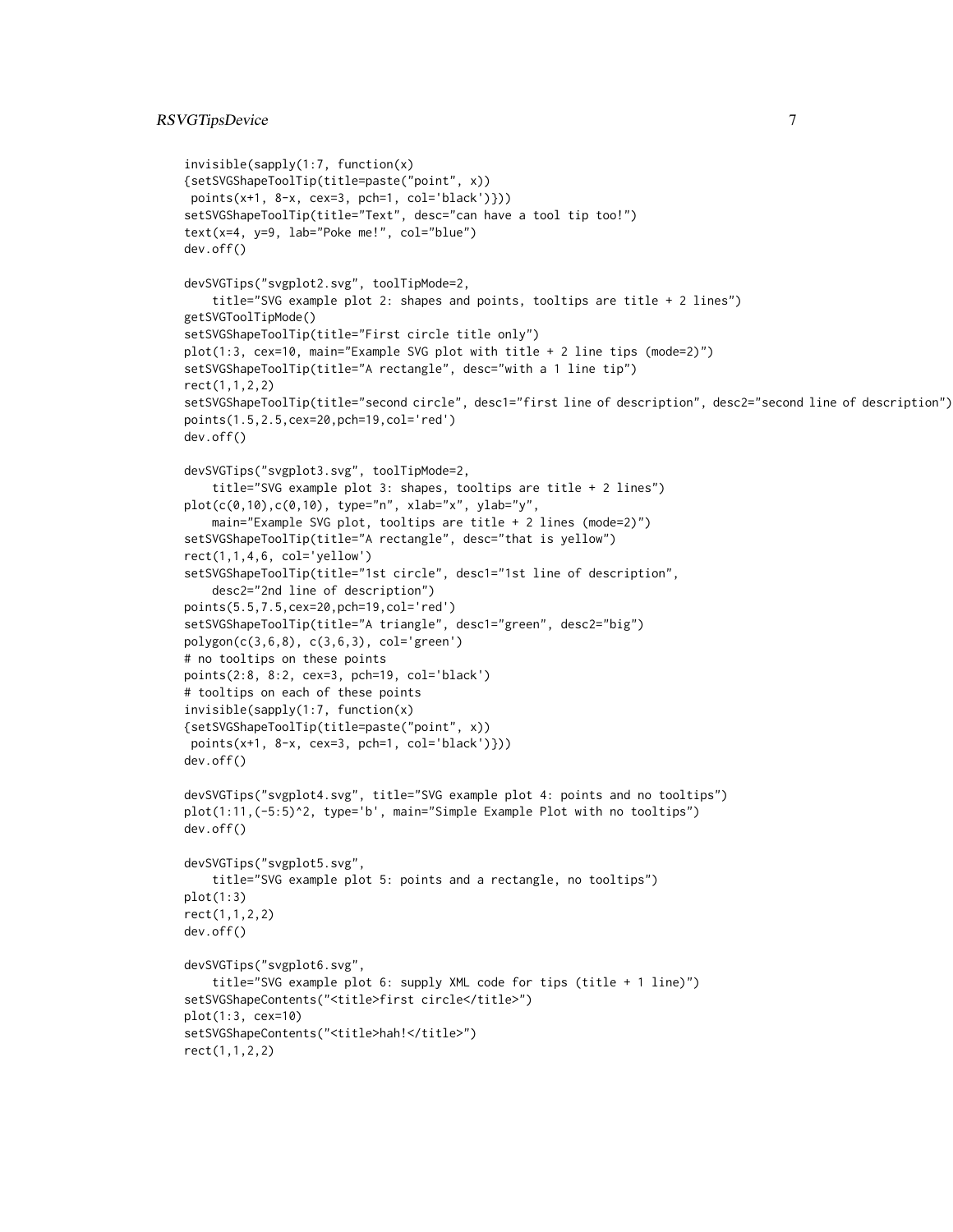```
setSVGShapeContents("<title>second circle</title><desc>description</desc>")
points(1.5,2.5,cex=20,pch=19,col='red')
dev.off()
devSVGTips("svgplot7.svg", toolTipMode=2,
    title="SVG example plot 7: supply XML code for tips (title + 2 lines)")
setSVGShapeContents("<title>first circle</title>")
plot(1:3, cex=10)
setSVGShapeContents("<title>hah!</title>")
rect(1,1,2,2)
setSVGShapeContents("<title>second circle</title><desc1>first line of description</desc1><desc2>second line of description</desc1>>
points(1.5,2.5,cex=20,pch=19,col='red')
dev.off()
devSVGTips("svgplot8.svg", toolTipMode=1,
    title="SVG example plot 8: tooltips + hyperlink")
plot(c(0,10),c(0,10), type="n", xlab="x", ylab="y",
    main="Example SVG plot with title + 1 line tips (mode=1) + hyperlink")
setSVGShapeToolTip(title="A rectangle", desc="that is yellow")
rect(1,1,4,6, col='yellow')setSVGShapeToolTip(title="1st circle with title only")
points(5.5,7.5,cex=20,pch=19,col='red')
setSVGShapeToolTip(title="A triangle", desc="big and green")
polygon(c(3,6,8), c(3,6,3), col='green')
# no tooltips on these points
points(2:8, 8:2, cex=3, pch=19, col='black')
# tooltips on each these points
invisible(sapply(1:7, function(x)
{setSVGShapeToolTip(title=paste("point", x))
 points(x+1, 8-x, cex=3, pch=1, col='black')}))
# Hyperlink to www.r-project.org
setSVGShapeToolTip(title="www.r-project.org", desc="click to visit!")
setSVGShapeURL("http://www.r-project.org")
rect(8,6,10,7, col='blue')
# Hyperlink to www.r-project.org that opens in a new browser window or tab
setSVGShapeToolTip(title="www.r-project.org", desc="click to visit in a new page!")
setSVGShapeURL("http://www.r-project.org", "_blank")
rect(8,8,10,9, col='green')
dev.off()
devSVGTips("svgplot9.svg", toolTipMode=1,
    title="SVG example plot 9: line and point types")
plot(c(0,20),c(0,5), type="n", xlab="x", ylab="y",
    main="Example SVG plot with different line and point types")
for (i in 0:16) {
    lines(i+(0:4), (1:5), col=max(i,1), pch=i, lty=i, type="b")text(i, 0.5, lab=as.character(i), cex=2^{(a-1)(a-8)}(i-8)/4)-1))
}
dev.off()
# This example checks encoding of characters that are special in XML: # <&'\">
# To avoid tripping up people who have already used the XML entity
```

```
# (e.g., "&amp"), an ampersand followed by lower-case letters and a
```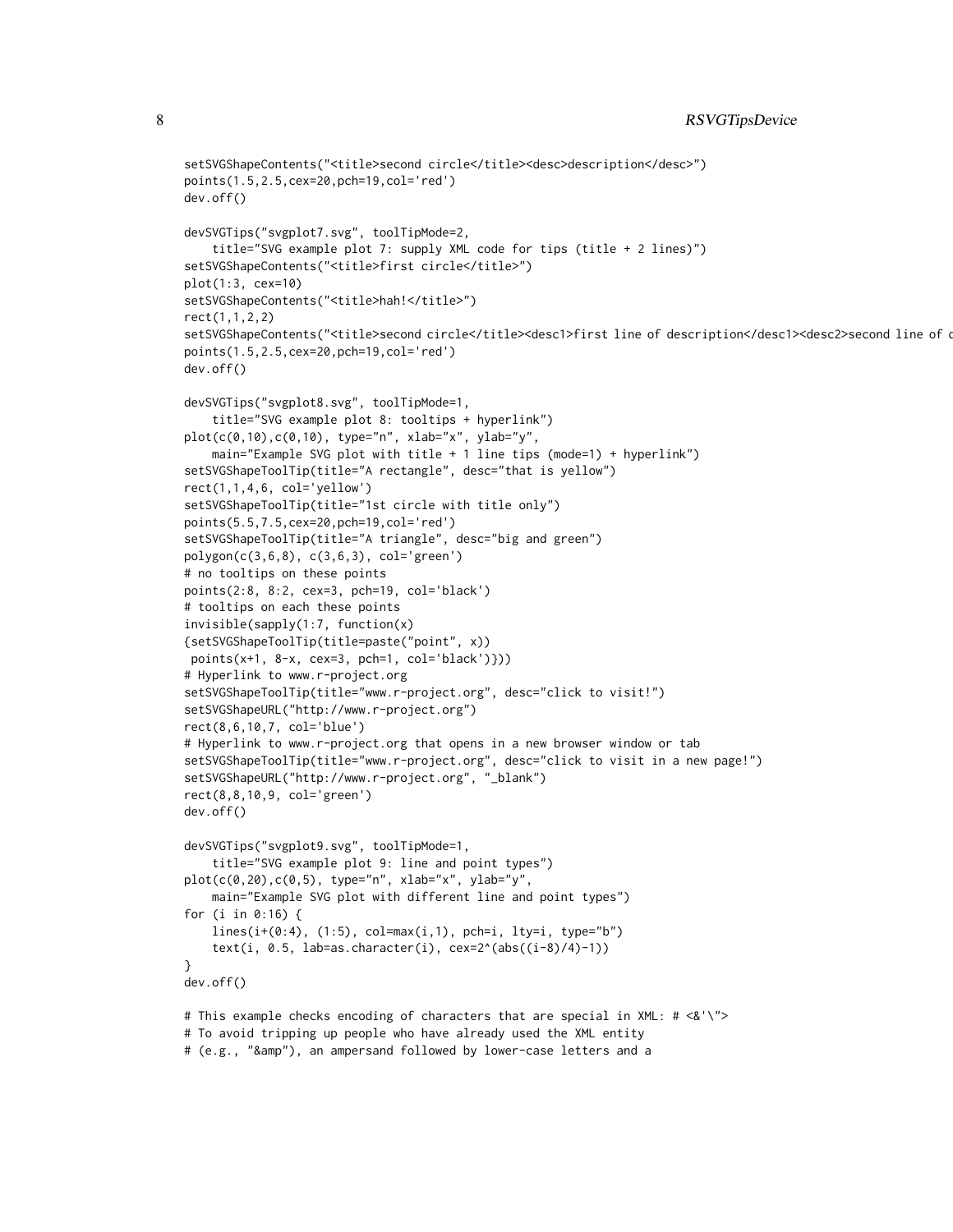```
# semicolon is NOT encoded.
devSVGTips("svgplot10.svg", toolTipMode=1,
   title="SVG example plot 10: shapes and points, tooltips are title + 1 line, special chars")
plot(c(0,10),c(0,10), type="n", xlab="x", ylab="y",
    main="Example SVG plot with title + 1 line tips <mode=1>")
setSVGShapeToolTip(title="A rectangle", desc="that is <yellow> &amp; yellow")
rect(1,1,4,6, col='yellow')setSVGShapeToolTip(title="1st circle with title only")
points(5.5,7.5,cex=20,pch=19,col='red')
setSVGShapeToolTip(title="A triangle", desc="big & green")
polygon(c(3,6,8), c(3,6,3), col='green')
text(lab="Special chars: \langle \&' \rangle">", 6, 9, adj=0, cex=1.3)
text(lab="Already encoded: <&amp;&gt;", 6, 9.5, adj=0, cex=1.3)
# no tooltips on these points
points(2:8, 8:2, cex=3, pch=19, col='black')
# tooltips on each these points
invisible(sapply(1:7, function(x)
{setSVGShapeToolTip(title=paste("<point ", x, ">", sep=""))
points(x+1, 8-x, cex=3, pch=1, col='black')}))
dev.off()
# This example checks that the fontwidth information is accurate
# by drawing a box closely around letters.
# Compare appearance to other devices if you want to make things
# more accurate. Note that some descenders and ascenders will go
# outside of the bounds. This info is in src/devSVG.c:charwidth.
devSVGTips("svgplot11.svg", toolTipMode=0, title="SVG example plot 11: text width with cex=1")
charbysize0 <- "'ijlIJ,./\\|:;f!\"()[]rt-*?FLTYcksxyzv`_0123456789EKPRXabdeghnopqu{}\177$ wABCSVDGHNOQUZ#&+<=>M
allchars <- " !\"#$%&'()*+,-./0123456789:;<=>?@ABCDEFGHIJKLMNOPQRSTUVWXYZ[\\]^_`abcdefghijklmnopqrstuvwxyz{|}~\177"
charbysize <- paste(c(charbysize0, setdiff(strsplit(allchars, NULL)[[1]], strsplit(charbysize0, NULL)[[1]])), co
textinbox \leq function(x, y, i) {
 cc <- substring(charbysize, i-31, i-31)
 # cc <- rawToChar(as.raw(i))
 lab <- paste(rep(cc,10), collapse="")
 w <- strwidth(lab)
 if (cc=="")lab \leq paste(lab, "\leq", sep="")
 text(x, y, lab=lab, adj=c(0))rect(x, y-strheight(lab)/2, x+w, y+strheight(lab)/2)
}
par(mar=c(0,0,0,0))
plot(y=c(0,25),x=c(0,4), type="n", axes=FALSE, xlab="", ylab="")
text(2,25,"Character metric info: box is drawn around strings using strwidth & strheight")
for (i in 32:127) textinbox(x=0.1+(i-32)%/%24, y=24-(i-32)%%24, i)
# print(data.frame(letters, strwidth(letters)))
dev.off()
# This example checks that the character alignment information is
# accurate.
devSVGTips("svgplot12.svg", toolTipMode=0, title="SVG example plot 12: character alignment", height=6, width=6)
par(mar=c(0,0,0,0))
plot(y=c(-5,5),x=c(-10,10), type="n", axes=FALSE, xlab="", ylab="")
text(0,4.5, "Character alignment using adj= or pos= in text()")
```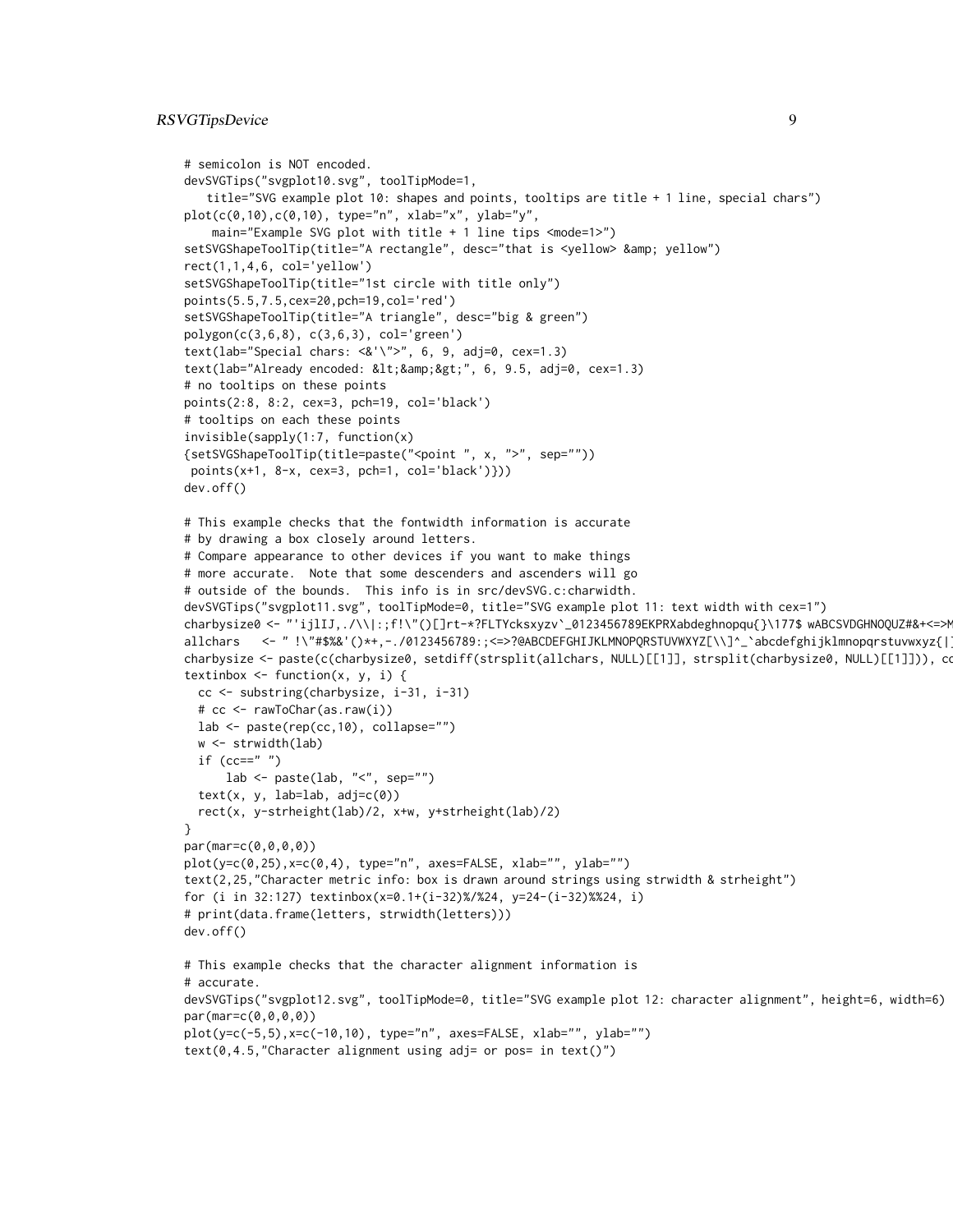```
text(0,4,"Text is drawn at red '+' using args shown")
text(0,3.5,lab="XXX")
points(0,3.5,pch=3,col='red')
for (xadj in (0:2)/2) {
  text(-3+6*(1-xadj),3,paste("X adj=", xadj," X",sep=""),adj=xadj)
  points(-3+6*(1-xadj),3,pch=3,col='red')
}
for (pos in 1:4) {
   text(c(0,-1,0,1)[pos], 1.5+0.5*c(-1,0,1,0)[pos], paste("X pos=", pos, " X", sep=""), pos=pos)
   points(c(0,-1,0,1)[pos], 1.5+0.5*c(-1,0,1,0)[pos], pch=3, col='red')
}
for (xadj in (0:2)/2)for (yadj in (0:2)/2) {
   text(6*(0.5-xadj),-1.5+(1-yadj),paste("X adj=", xadj,",",yadj," X",sep=""),adj=c(xadj,yadj))
   points(6*(0.5-xadj),-1.5+(1-yadj),pch=3,col='red')
  }
dev.off()
# This example shows what happens with text clipping.
# Too much clipping occurs! I think is is not calling
# the text method for the device whenever the text might
# be a little out-of-bounds (because of the setting
# dd->canClip=FALSE in src/devSVG.c). It seems to be too
# aggressive about this, e.g., when par(xpd=NA) (xpd=NA
# means clip to device region, xpd=TRUE means clip to
# figure region, and xpd=FALSE means clip to plot region).
devSVGTips("svgplot13.svg", toolTipMode=0, title="SVG example plot 13: character clipping", height=6, width=6)
par(xpd=FALSE)
par(mfrow=c(2,2))
par(max=c(5, 4, 4, 2) + 0.1)str <- paste(letters[c(1:6,21:26)],collapse="")
plot(y=c(-10,10),x=c(-10,10), type="n", xlab="X axis", ylab="Y axis",
     main=paste("par(xpd=", par("xpd"), ")", sep=""))
text(0,2,paste("clip to", switch(as.character(par("xpd")),"NA"="device","TRUE"="figure","FALSE"="plot"), "regio
text(-9,9,str,srt=45)
text(9,0,str,srt=0)
text(9,9,str,srt=-45)
text(0,-9,str,srt=-90)
text(9,-9,str,srt=-135)
text(-9,0,str,srt=180)
text(-9,-9,str,srt=135)
text(0,9,str,srt=90)
par(xpd=TRUE)
plot(y=c(-10,10),x=c(-10,10), type="n", xlab="X axis", ylab="Y axis",
     main=paste("par(xpd=", par("xpd"), ")", sep=""))
text(0,2,paste("clip to", switch(as.character(par("xpd")),"NA"="device","TRUE"="figure","FALSE"="plot"), "regio
text(-9,9,str,srt=45)
text(9,0,str,srt=0)
text(9,9,str,srt=-45)
text(0,-9,str,srt=-90)
text(9,-9,str,srt=-135)
text(-9,0,str,srt=180)
text(-9,-9,str,srt=135)
```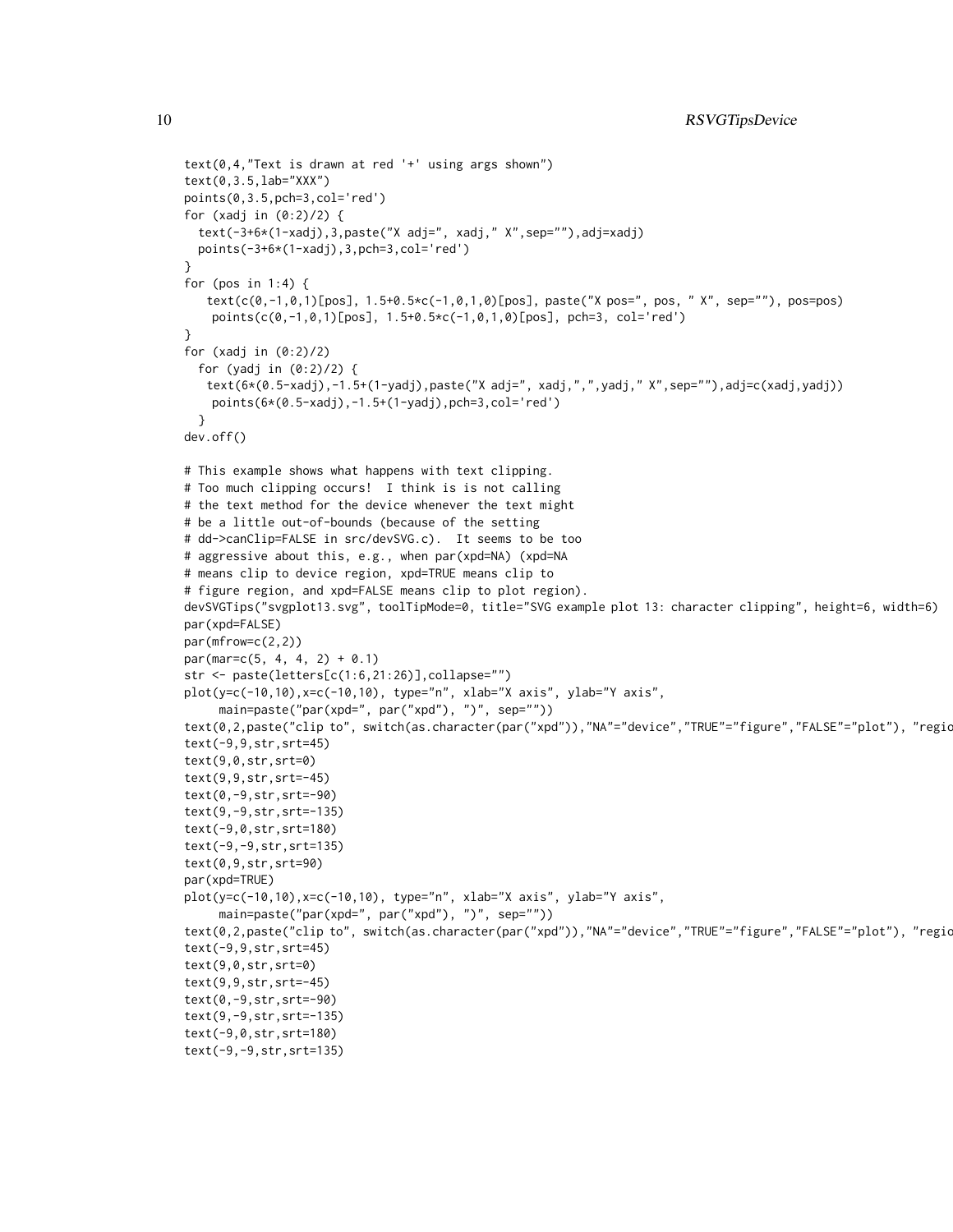#### <span id="page-10-0"></span>RSVGTipsDevice.design 11

```
text(0,9,str,srt=90)
par(xpd=NA)
plot(y=c(-10,10),x=c(-10,10), type="n", xlab="X axis", ylab="Y axis",
     main=paste("par(xpd=", par("xpd"), ")", sep=""))
text(0,2,paste("clip to", switch(as.character(par("xpd")),"NA"="device","TRUE"="figure","FALSE"="plot"), "regio
text(-9,9,str,srt=45)
text(9,0,str,srt=0)
text(9,9,str,srt=-45)
text(0,-9,str,srt=-90)
text(9,-9,str,srt=-135)
text(-9,0,str,srt=180)
text(-9,-9,str,srt=135)
text(0,9,str,srt=90)
par(xpd=FALSE)
dev.off()
```
<span id="page-10-1"></span>RSVGTipsDevice.design *Design and future of the SVG Graphics Driver with dynamic tips*

#### **Description**

The design of this driver is that it can be used with ordinary R plotting commands. The extra information needed for tooltips and hyperlinks is supplied by a call to a separate function call before the call to the plotting function that generates the shape. Extra information for only one shape can be supplied this way, so shapes that have tooltips or hyperlinks must be drawn one at a time.

## SVG coding style

It appears that preferred SVG coding styles have changed over time. The defaults in this driver are those suggested at <http://jwatt.org/svg/authoring/>.

#### In particular:

- The driver output by default does NOT include a DOCTYPE DTD (it is recommended at <http://jwatt.org/svg/authoring/> to NOT include a DOCTYPE declaration.)
- Use shape properties directly rather than specifying them via style property, e.g., prefer this: <circle fill="red" stroke="blue" ... /> over this: <circle style="fill:red; stroke:blue;" ... />.
- Use "Namespace" aware functions, e.g., getElementsByTagNameNS instead of getElementsByTagName (see also "SVG: Namespace Crash Course" in the references).

## Limitations

- This driver currently does not have any font metric information, so the use of [plotmath](#page-0-0) is not supported.
- This device will not record tool tips and hyperlinks if it is called by dev.copy the functions to add tool tips and hyperlinks are ignored by other devices.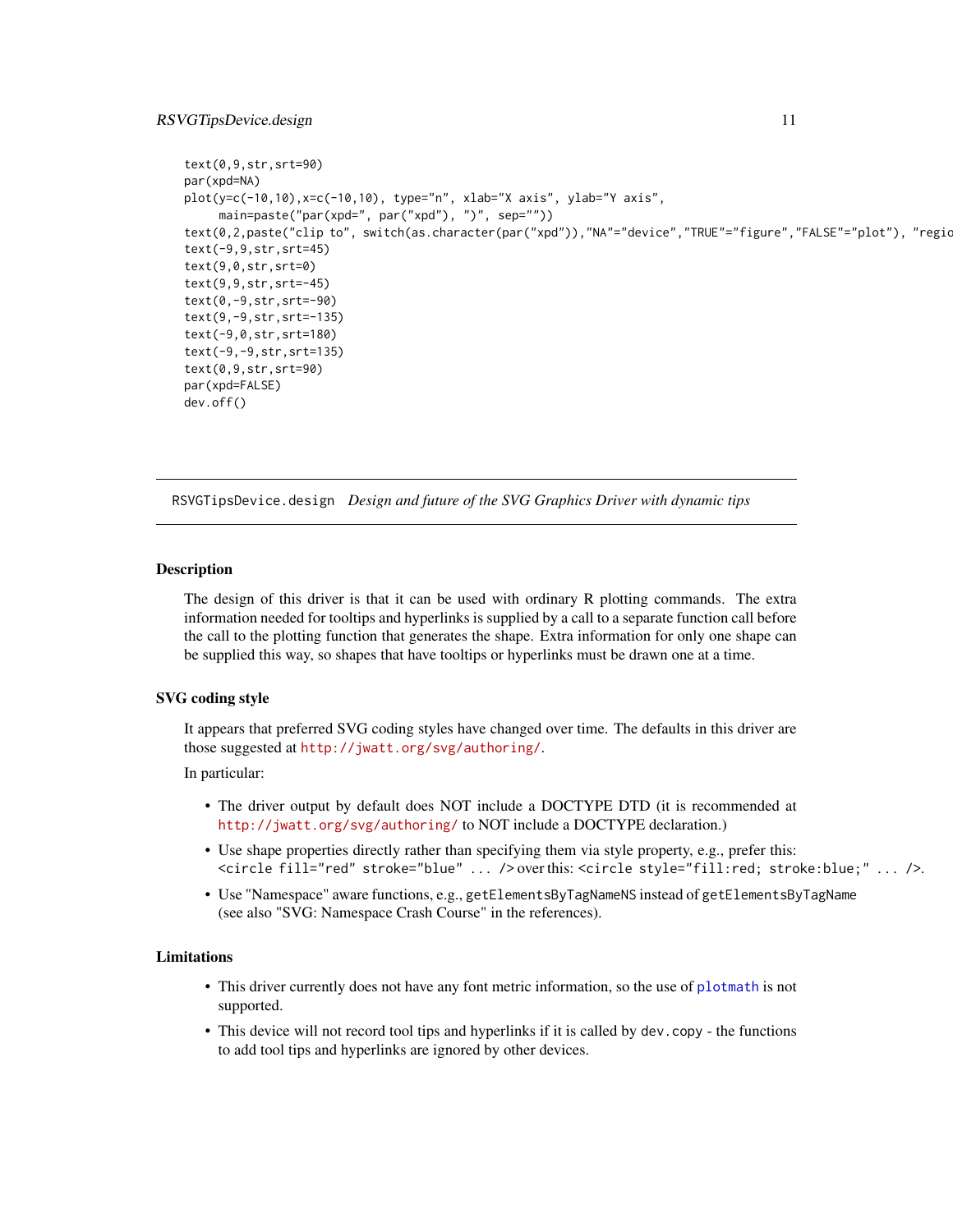#### <span id="page-11-0"></span>Future development possibilities

- Clean up the SVG code that defines the layout of a tool tip (SVG\_footer() in src/devSVG.c) - currently the vertical spacing (the 'height' and 'y' attributes) is somewhat ad-hoc (coded by trial and error, and may not work for all font sizes).
- Add font metric information to support the use of [plotmath](#page-0-0).
	- Note that SVG uses Unicode characters encoded like α. The symbols for Unicode are described here: <http://www.unicode.org/charts/symbols.html>.
	- SVG allows for definitions of fonts maybe the right approach is to include a symbol font in the doc when plotmath is used.
	- <http://www.w3.org/TR/SVG11/fonts.html>
	- <http://www.w3.org/TR/xsl/#font-model>
- Clean up the two-line tooltip SVG code: The two-line tooltip mode displays OK in the default SVG renderers in Firefox (under Windows 2000/XP and Linux) but does not display in the Batik standalone SVG viewer. It probably needs declarations to extend XML elements: <http://www.w3.org/TR/SVG/extend.html> 23.5 Adding private elements and attributes to the DTD.
- Provide post-processing to use CSS (cascading style sheets) to make SVG files with lots of elements more compact.
- The design of how tooltip and URL information is passed to the device is somewhat ugly – it would be nicer if the basic graphics commands allowed additional optional arguments. However, they don't, and the scheme implemented here at least works. It has the advantage that the graphics commands that specify tooltips and URLs will be ignored when other devices are used. One disadvantage is graphics recording will not record tooltips and URLs.

#### References

www Consortum *W3C Scalable Vector Graphics (SVG)* [http://www.w3.org/Graphics/SVG/Over](http://www.w3.org/Graphics/SVG/Overview.htm8)view. [htm8](http://www.w3.org/Graphics/SVG/Overview.htm8)

SVG authoring guidelines <http://jwatt.org/svg/authoring>

SVG: Namespaces Crash Course [http://developer.mozilla.org/en/docs/SVG\\_Namespace\\_](http://developer.mozilla.org/en/docs/SVG_Namespace_Tips_(external)) [Tips\\_\(external\)](http://developer.mozilla.org/en/docs/SVG_Namespace_Tips_(external))

"SVG Essentials", J. David Eisenberg, O'Reilly and Associates, 2002.

## See Also

[Overview](#page-5-1) of the RSVGTips device.

[pictex](#page-0-0), [postscript](#page-0-0), [Devices](#page-0-0).

Cairo is another device for R that can produce SVG graphics; see [http://www.rforge.net/](http://www.rforge.net/Cairo) [Cairo](http://www.rforge.net/Cairo). However, it doesn't appear to support tooltips.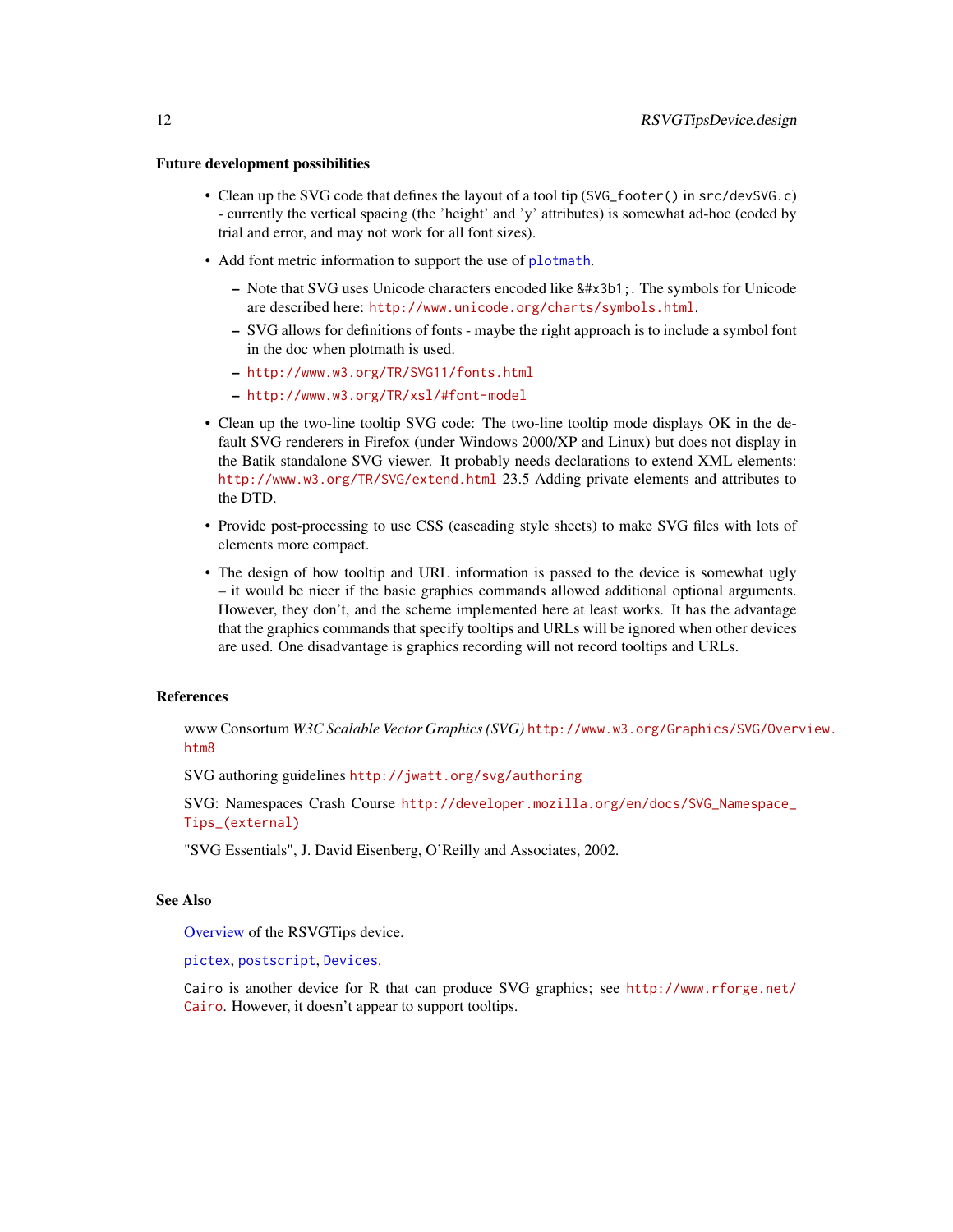<span id="page-12-0"></span>setSVGShapeContents *Set raw shape contents (XML text) for the next graphics shape drawn with the RSVGTips device.*

## Description

Set raw shape contents (XML text) for the next graphics shape drawn with the RSVGTips device. This function provides lower-level access than [setSVGShapeToolTip](#page-13-1).

## Usage

setSVGShapeContents(contents)

#### Arguments

contents A character vector containing XML text.

#### Details

This function sets text that will be included in the SVG commands output for the next graphics shape drawn with [RSVGTipsDevice](#page-5-1).

Note that contents is used as-is, with no substitutions made for special characters. Consequently, it is possible to produce an invalid XML file by using special characters in contents (i.e., "<", ">", "&", and single- and double-quotes.) Such special characters should be replaced by their XML equivalent entity – see [setSVGShapeToolTip](#page-13-1) for a list of these.

## Value

Returns an invisible NULL.

#### Author(s)

Tony Plate <tplate@acm.org>

## See Also

[RSVGTipsDevice](#page-5-1)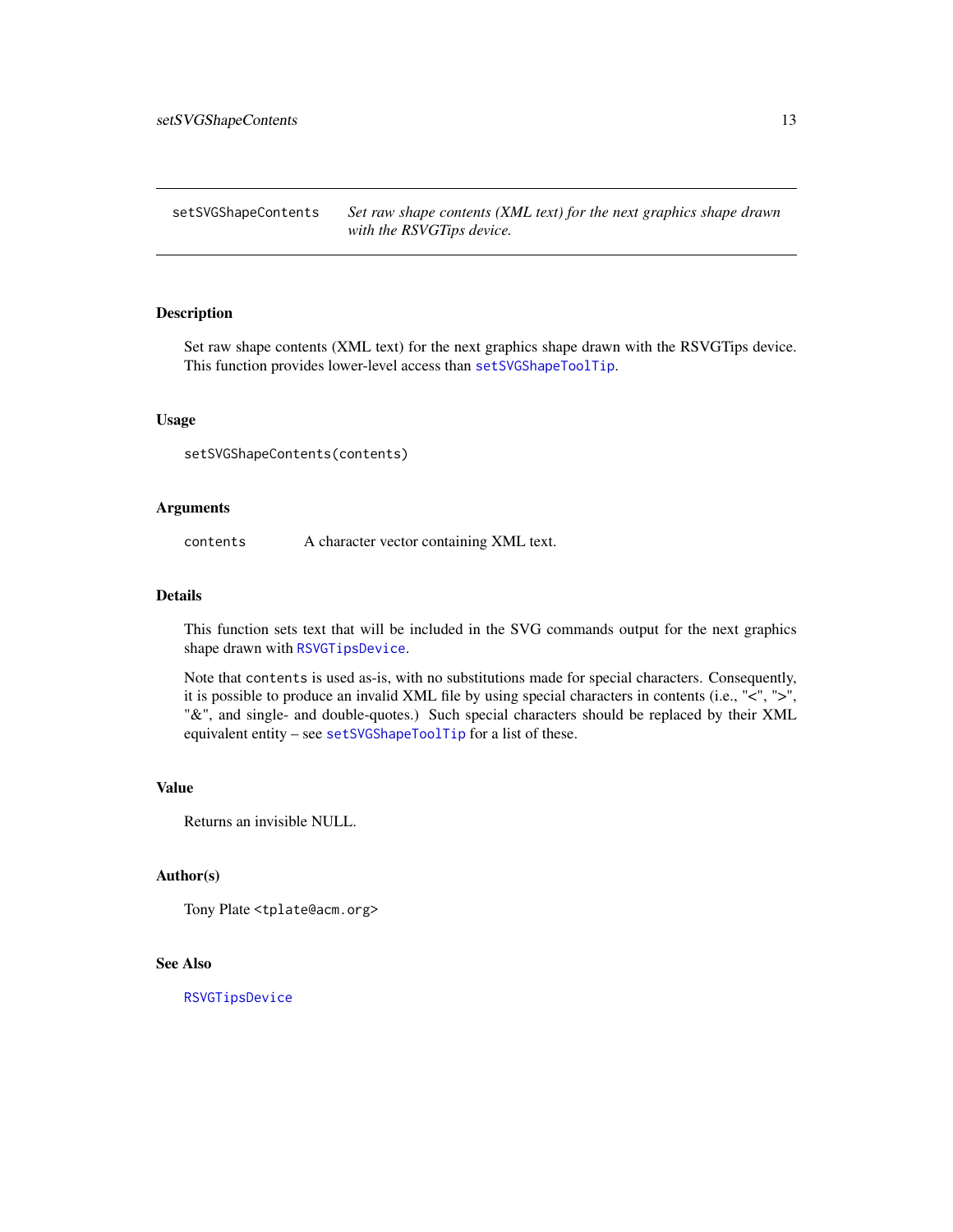<span id="page-13-1"></span><span id="page-13-0"></span>

## Description

Set the tool tip for the next graphics shape drawn with the RSVGTips device.

#### Usage

```
setSVGShapeToolTip(title = NULL, desc = NULL, desc1 = desc, desc2 =
NULL, sub.special=TRUE)
```
#### Arguments

| title       | A title for the tool tip box. (optional)                                               |
|-------------|----------------------------------------------------------------------------------------|
| desc        | The text of the tool tip.                                                              |
| desc1       | The first line of text of the tool tip.                                                |
| desc2       | The second line of text of the tool tip (used when the tool tip mode is 2.)            |
| sub.special | If FALSE, do NOT replace special characters by their XML encodings (see de-<br>tails). |

#### Details

This function sets tool tip text that will be used by the next graphics shape drawn with [RSVGTipsDevice](#page-5-1).

The RSVGTips device "consumes" the tooltip with the first shape that it draws, e.g., using rect, points, polygon, etc. If multiple objects are drawn (e.g., by supplying a vector to points), only the first shape drawn will have a tooltip. Note that lines does NOT use a tooltip.

Unless sub.special=FALSE, the following special characters in title, desc, etc. will be substituted by the XML entity as shown:

> & \& \' \' \" \" \< \&lt;  $\&$  \>

The exception to this is that an ampersand followed by lower-case letters and then a semi-colon is always left alone, because it already looks like an XML entity.

#### Value

Returns an invisible NULL.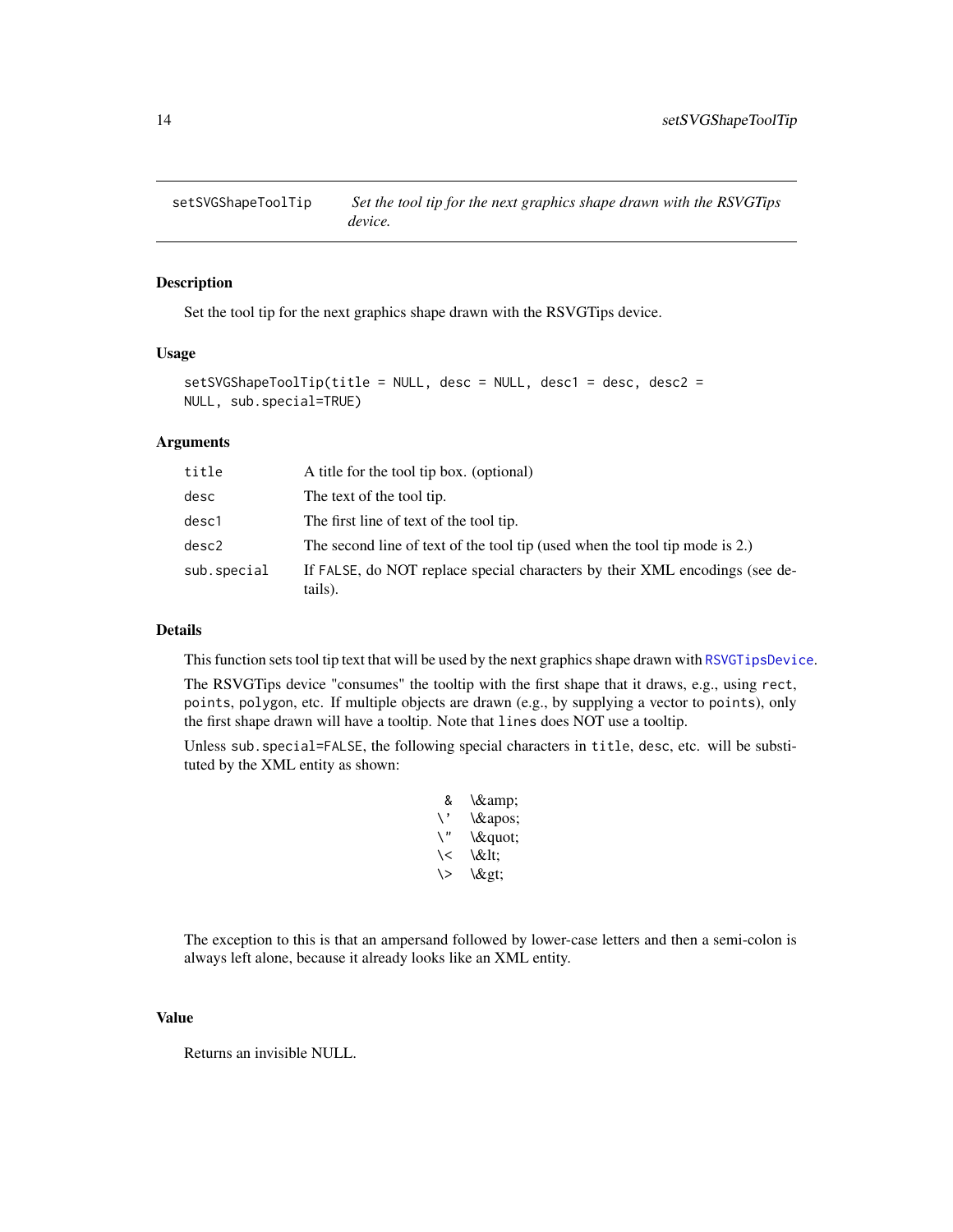## <span id="page-14-0"></span>setSVGShapeURL 15

## Author(s)

Tony Plate <tplate@acm.org>

## See Also

Examples here: [RSVGTipsDevice](#page-5-1)

#### Examples

```
## Not run: setSVGShapeToolTip(title="A rectangle", desc="that is yellow")
```
<span id="page-14-1"></span>

| setSVGShapeURL | Set raw shape URL (XML text) for the next graphics shape drawn with |
|----------------|---------------------------------------------------------------------|
|                | <i>the RSVGTips device.</i>                                         |

## Description

Set a URL to use as a hyperlink for the next graphics shape drawn with the RSVGTips device.

## Usage

setSVGShapeURL(url, target=NULL, sub.special=TRUE)

## Arguments

| url         | A full valid URL, e.g., "http://www.r-project.org"                                                                                                                                                                                                         |
|-------------|------------------------------------------------------------------------------------------------------------------------------------------------------------------------------------------------------------------------------------------------------------|
| target      | The name of a target in the page - use "\_blank" to make the link open a new<br>browser tab or window                                                                                                                                                      |
| sub.special | If TRUE, substitue XML encodings for special characters in url and target. If<br>FALSE, it is possible to produce an invalid XML file by supplying a URL with<br>special characters (i.e., " $\lt$ ", " $\gt$ ", " $\&$ ", and single- and double-quotes.) |

#### Details

This function sets a hyperlink that will be included in the SVG commands output for the next graphics shape drawn with [RSVGTipsDevice](#page-5-1).

## Value

Returns an invisible NULL.

#### Author(s)

Tony Plate <tplate@acm.org>

## See Also

[RSVGTipsDevice](#page-5-1)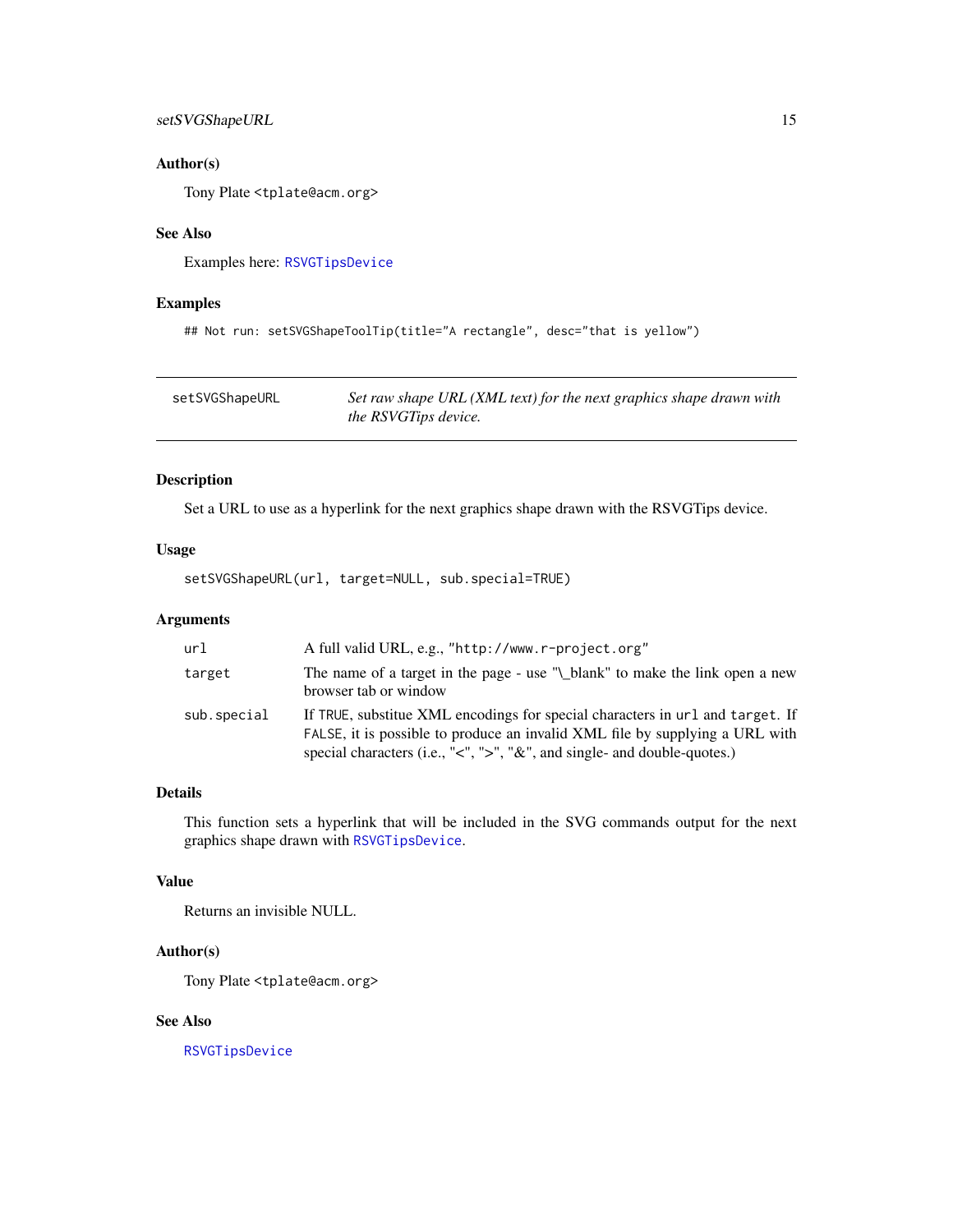## <span id="page-15-0"></span>Examples

## Not run: setSVGShapeURL("http://www.r-project.org")

<span id="page-15-1"></span>SVG.viewing *Ways to view SVG files*

#### Description

The easiest way to view SVG files is in a web browser that has native SVG support. Mozilla Firefox, Opera, Safari, Google Chrome, and Microsoft Internet Explorer (version 9 onwards) all have native SVG browser support.

The section "Necessary Viewer/Browser for the examples" at the bottom of [http://www.carto.](http://www.carto.net/papers/svg/samples/) [net/papers/svg/samples/](http://www.carto.net/papers/svg/samples/) has information about SVG viewing software for various OS's.

## Opera notes

The Opera viewer has automatic tooltips, which get data from the "title" element. When viewing SVG files created by RSVGTipsDevice, an extra tooltip will pop up after a short wait. To enable or disable tooltip popups in Opera, go to Tools > Preferences > Advanced > Browsing and toggle the "Show tooltips" option. (see <http://www.opera.com/support/search/view/714/>)